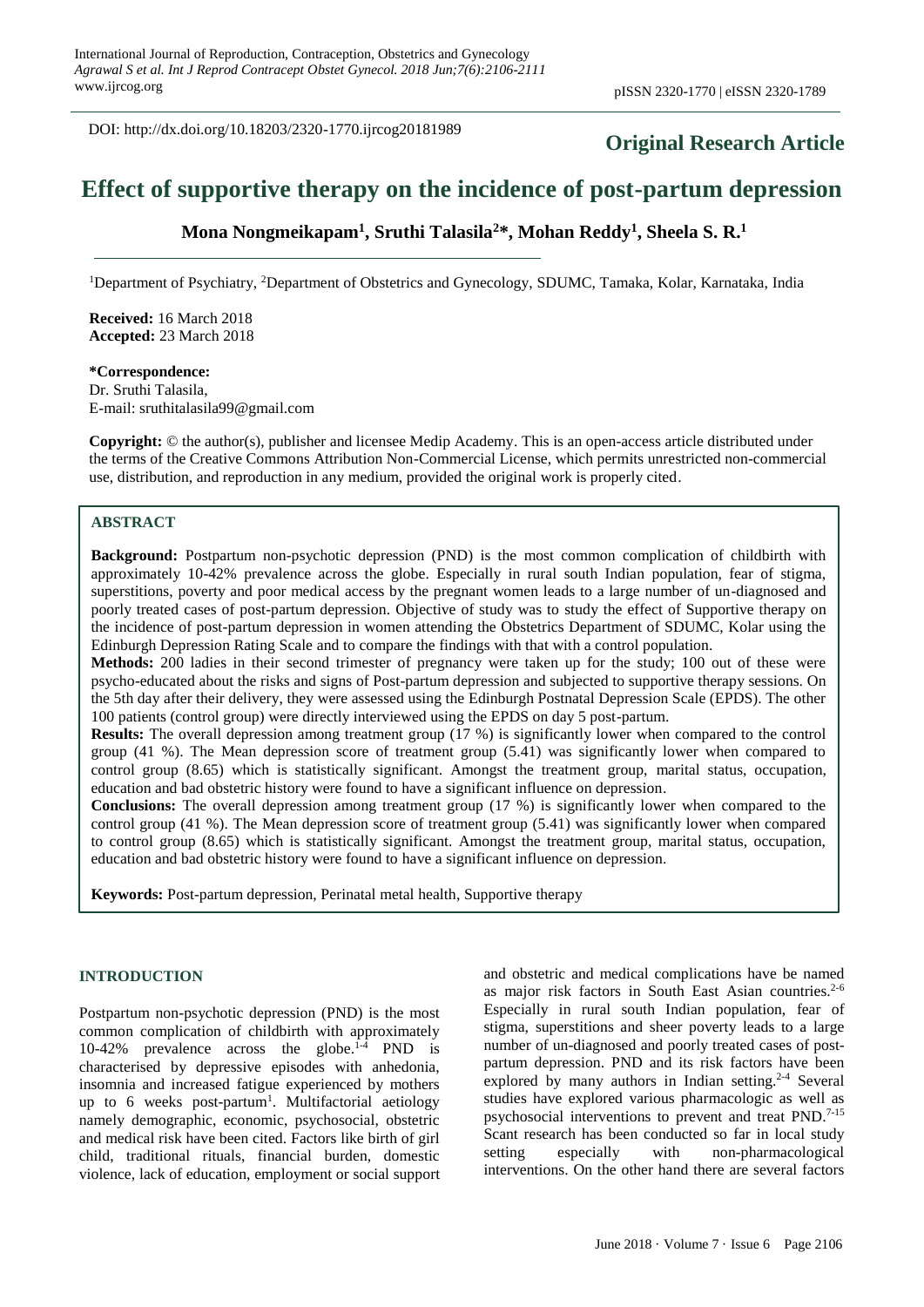limiting the use of pharmacologic methods in the new mothers including fear of exposure to the infant through breast milk, metabolic changes and various other concerns.<sup>8</sup> There is also the harsh reality that 34-65% mothers avail no ante-natal check-ups in many parts of our country and as less as only 35% avail hospital care for child-birth.<sup>12</sup> Hence, in view of paucity of research among rural mothers in local setting, the limited antenatal facilities and the benefit of ante-partum intervention on the outcome of PND, this study aimed to elicit the effect of supportive therapy and psycho-education on the incidence and its socio-demographic correlates sociodemographic, obstetric and pregnancy outcome predictors of PND among postnatal women in rural part of Kolar district, Karnataka state, India and compare the findings with that of a control population.

#### **METHODS**

This study was conducted in Obstetric clinic of the Department of Obstetrics and Gynecology of Sri Devraj Urs Medical College situated in rural part of Kolar district, Karnataka state, India from June to November 2015. The hospital caters to the need of nearby villages and talukas and linked with many government health programmes for the benefit of rural poor.

#### *Inclusion criteria*

All patients in their  $2<sup>nd</sup>$  trimester of pregnancy attending the Obstetrics Department of SDUMC, Kolar.

# *Exclusion criteria*

- Any anticipated obstetric complications or frank psychiatric history or on psychotropic medications or mental retardation or cognitive impairment
- Unwilling to participate in the study or attend at least 5 sessions of supportive therapy sessions.

Patients in their 2<sup>nd</sup> attending the Obstetric department of SDUMC, Kolar. Total number of study subjects were 100 cases and 100 controls.

Purposive sampling method was used for sample selection. Systematic random sampling method for sample selection was employed. The sample size was estimated based anticipated 31.4% prevalence of postpartum depression from a previous study and expecting a difference of 55% reduction in the prevalence among controls (17.2%), with 95 % confidence interval and to detect a difference of 17.2 the sample size estimated to be 92 per group.<sup>2</sup> Expecting a non-response rate of 10% the final sample size calculated per group was 100. A similar number of closely matched control subjects were taken.

Study tool was Edinburgh Depression Rating scale (EPDS). Design of the study was Descriptive Interventional type.

For the purpose of the present study, 100 ante-natal patients in their  $2<sup>nd</sup>$  trimesters were taken after obtaining their duly signed informed consents. Information related to their socio-demographic characteristics, detailed account of their menstrual and obstetric history, including bad obstetric history, past and present medical illnesses, family details and psychosocial stressor were recorded in a specially pre-designed proforma. Detailed psychoeducation about post-partum depression, its prevalence and presentation explained to them and doubts if any were clarified. They were made to undergo Supportive Psychotherapy throughout their antenatal period in the form of 30-minute therapy sessions conducted fortnightly. Each patient had to undergo a minimum of 5 such sessions. Following their delivery on the 5<sup>th</sup> day post-partum, the Edinburgh postnatal depression rating scale was administered and scores were recorded.

For the 100 controls, they were subjected to their normal ANC evaluation monthly once in their second trimester and once every fortnight in their third trimester without any psychological intervention. On Day 5 post-partum, they too underwent evaluation for post-partum depression with the EPDS.

#### *Supportive psychotherapy*

Supportive therapy aims to improve, reinforce, or sustain a patient's physiological well-being or psychological selfesteem and self-reliance.<sup>16</sup> For the purpose of our study, Supportive therapy was administered in the form of 30 minute sessions conducted by a trained Psychiatrist or a Psychologist following the patient's monthly ANC check-ups at the Department of Obstetrics. Each case had to attend a minimum of 5 such sessions. Given the patients' state of being and cited difficulty in frequently attending Psychotherapy sessions, the focus was more on a now-and here approach, with the sessions aiming at educating the patient and her family, improving coping and problem-solving skills, allaying mood symptoms and raising her self-esteem.

# *Edinburgh postnatal depression scale (EPDS)*

EPDS is one of the most widely used self-report instrument used to screen Depression in post-natal and ante-natal period.<sup>17-19</sup> It is a 10 item self-reported scale based on 1 week recall, designed to screen PND in the community. Each item is rated from 0 to 3, yielding a total score of 0–30. Seven of its items are reversescored.<sup>19</sup> In India, the Kannada (local language) version of EPDS has been validated to detect antenatal depression, and found to have a sensitivity of 100% and specificity of 84.9%, at a cut-off score of  $\geq 10$ .<sup>18</sup> For this study, a cut-off score of  $\geq 10$  on Kannada version of EPDS was used to diagnose PND. It was pre tested by the authors on 10 postnatal mothers to ensure that questions were easily understood by mothers and responses were correctly interpreted by the author. Woman with EPDS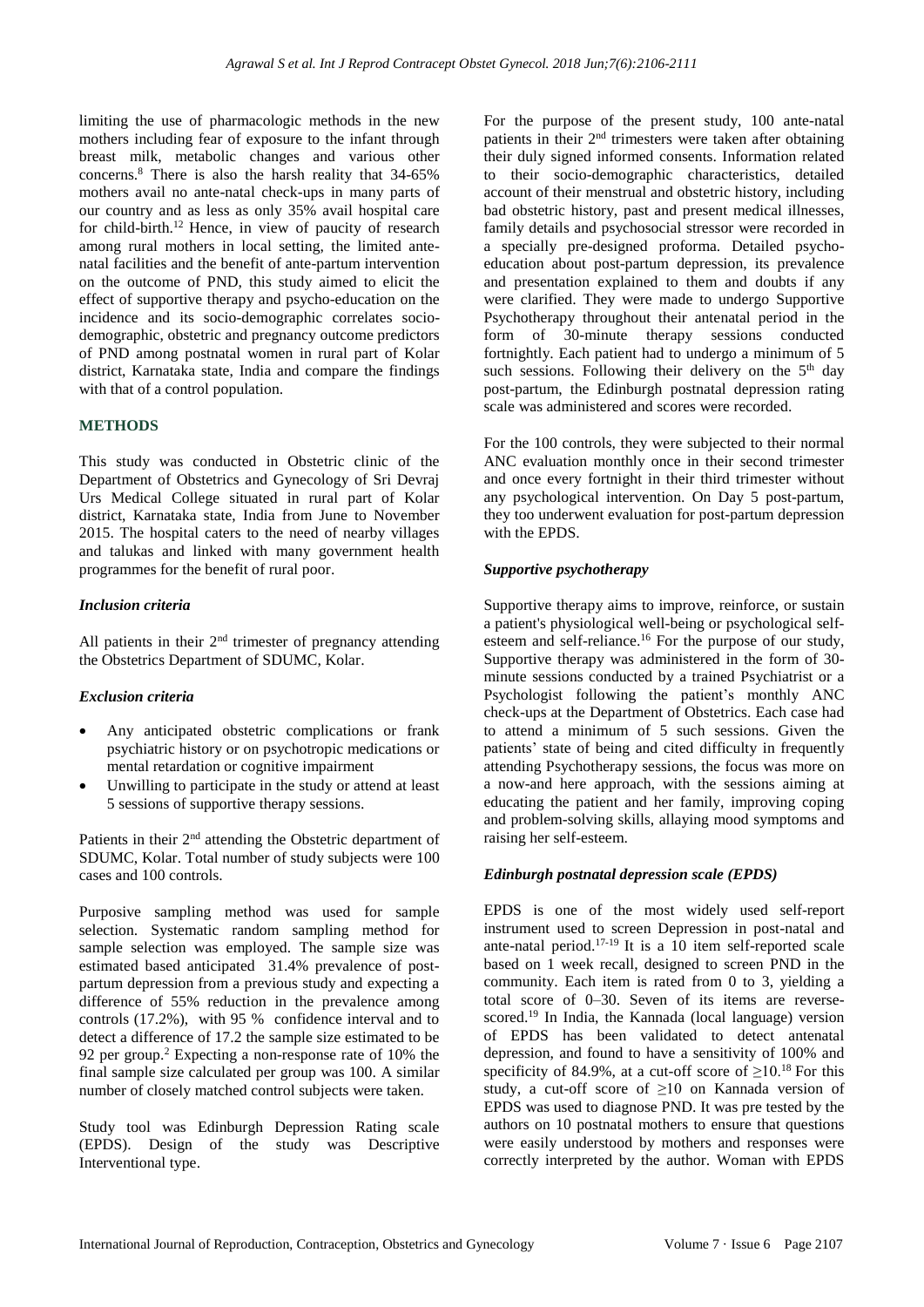score of ≥13 was taken up for further Psychiatric evaluation.

#### *Statistical analysis*

The collected data was coded and analysed using SPSS 22 software. Mean, standard deviation and confidence interval have been used to present all the quantitative measures. The mean depression scores of study group was compared using Independent student t test and significance of difference in proportions and the association was done by Chi-square test. P value  $\leq 0.05$ was considered as statistically significant.

# **RESULTS**

200 patients satisfying the inclusion and exclusion criteria were taken up for the study during their post-natal visits during the study period, 100 of whom who had received intervention during their antenatal visits.

# **Table 1: Comparison of mean depression scores of treatment versus control groups.**

| Group           |     | Minimum | Vlaximum                 | Mean | <b>Std. Deviation</b> |
|-----------------|-----|---------|--------------------------|------|-----------------------|
| Treatment group | 100 |         | $\overline{\phantom{a}}$ |      | 4.506                 |
| Control group   | 100 |         |                          | 63   | 5.802                 |

#### **Table 2: In correlation to mean and standard deviation.**

| <b>EDPS</b> |     | Minimum | <b>Maximum</b> | Mean  | <b>Std. Deviation</b> |
|-------------|-----|---------|----------------|-------|-----------------------|
| $0$ to $9$  | 142 |         |                | 4.16  | 2.926                 |
| 10 to 12    | 23  | 10      |                | 10.91 | 0.848                 |
| >13         | ັ   |         |                | 16.1  | 2.665                 |

#### **Table 3: Comparing the treatment and control group findings.**

| <b>EDPS</b><br>scores | <b>Treatment</b> Control<br>group | group | <b>Total</b> | <b>P.</b><br>value |
|-----------------------|-----------------------------------|-------|--------------|--------------------|
| $0$ to 9              | 83                                | 59    | 142          |                    |
| 10 to 12              | 10                                | 13    | 23           | 0.001              |
| >13                   |                                   | 28    | 35           |                    |
| Total                 | 100                               | 100   | 200          |                    |

The overall depression among the treatment group (17%) is significantly lower when compared to the control group  $(41\%)$  (p= 0.001).

The Mean depression score of treatment group (5.41) was significantly lower when compared to control group (8.65) which is statistically significant.

#### **Table 4: Independent t test.**

|             | Group                     |     | N Mean           | Std.<br>deviation value |       |
|-------------|---------------------------|-----|------------------|-------------------------|-------|
| <b>EPDS</b> | Treatment                 |     | $100 \quad 5.41$ | 4.506                   |       |
|             | group<br>Control<br>group | 100 | 8.65             | 5.802                   | 0.001 |

#### **Table 5: Socio-demographic characteristics of cases and controls.**

|                         | <b>Cases</b> |         |                | <b>Control</b> |                |                |  |
|-------------------------|--------------|---------|----------------|----------------|----------------|----------------|--|
| <b>Characteristic</b>   | EPDS<10      | EPDS>10 | <b>P</b> value | EPDS<10        | EPDS>10        | <b>P</b> value |  |
| Age (in years)          | 87           | 13      | 0.958          | 64             | 36             | 0.213          |  |
| Married life (in years) | 87           | 13      | 0.467          | 64             | 36             | 0.030          |  |
| Marital status          | 87           | 13      | 0.009          | 98             | 2              | 0.542          |  |
| Domicile                | 87           | 13      | 0.542          | 64             | 36             | 0.040          |  |
| Income                  | 87           | 13      | 0.674          | 64             | 36             | 0.960          |  |
| Occupation              | 87           | 13      | 0.001          | 98             | $\overline{2}$ | 0.605          |  |
| Religion                | 87           | 13      | 0.807          | 64             | 36             | 0.220          |  |
| Education               | 87           | 13      | 0.028          | 98             | $\overline{2}$ | 0.303          |  |
| Family type             | 87           | 13      | 0.845          | 64             | 64             | 0.171          |  |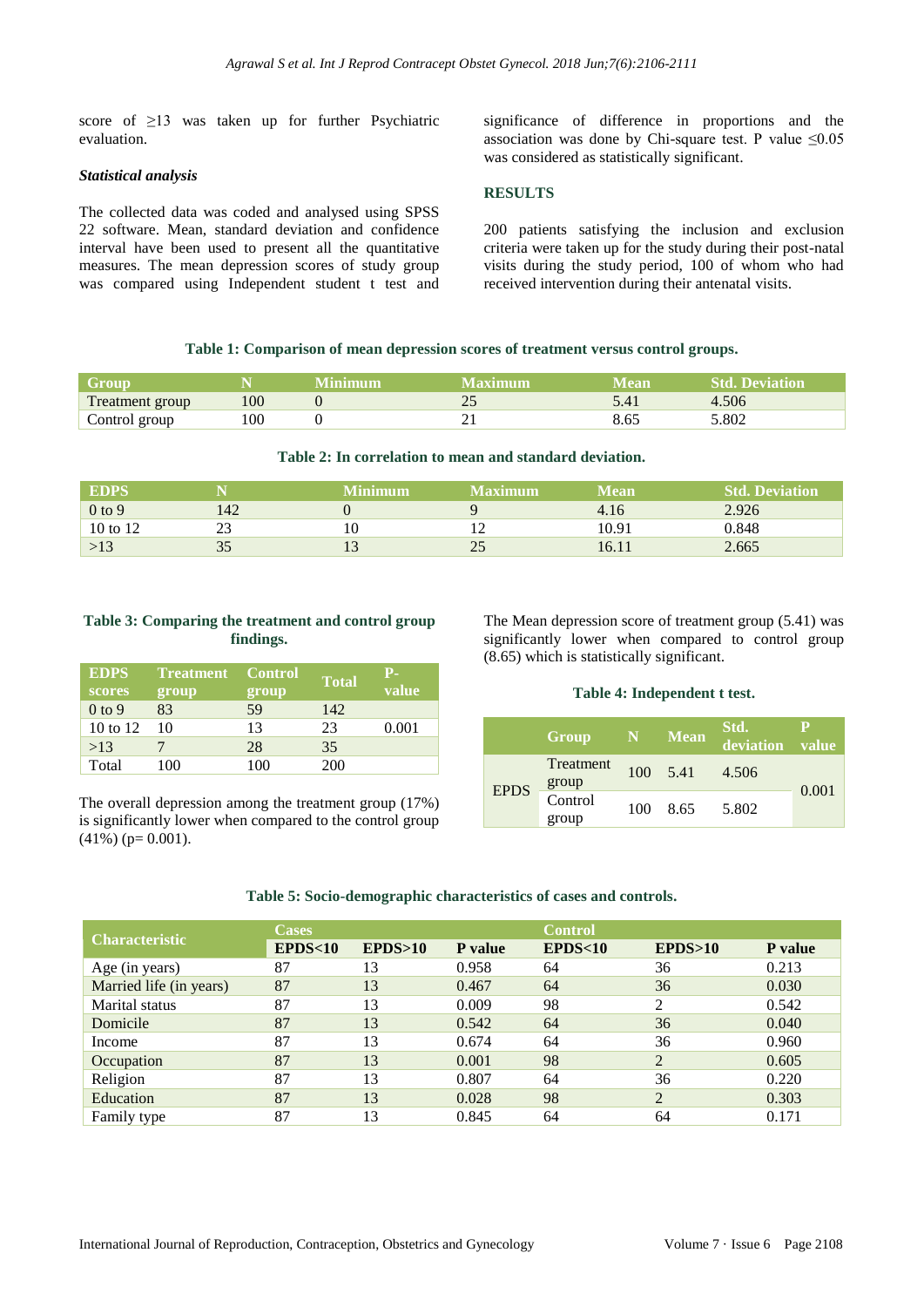| Event/factor          | <b>Cases</b> |         | <b>Control</b> |         |         |                |
|-----------------------|--------------|---------|----------------|---------|---------|----------------|
|                       | EPDS<10      | EPDS>10 | P value        | EPDS<10 | EPDS>10 | <b>P</b> value |
| Consanguinity         |              | 13      | 0.386          | 64      | 36      | 0.837          |
| Physical illness      | 87           | 13      | 0.635          | 64      | 36      | 0.992          |
| Substance use         | 87           | 13      | 0.509          | 64      | 36      | 0.187          |
| Miscellaneous factors | 87           | 13      | 0.698          | 64      | 36      | 0.251          |
| Psychosocial stressor | 87           | 13      | 0.756          | 64      | 36      | 0.035          |

#### **Table 6: Life events and family factors in cases and control.**

#### **Table 7: Obstetric history of cases and control.**

|                     | <b>Cases</b>      |         |                | <b>Control</b> |               |                |
|---------------------|-------------------|---------|----------------|----------------|---------------|----------------|
| <b>History</b>      | <b>EPDS&lt;10</b> | EPDS>10 | <b>P</b> value | EPDS<10        | EPDS>10       | <b>P</b> value |
| Period of gestation | 87                | 13      | 0.294          | 64             | 36            | 0.007          |
| Gravid              | 87                | 13      | 0.890          | 87             | 13            | 0.768          |
| Parity              | 87                | 13      | 0.706          | 98             | $\mathcal{D}$ | 0.902          |
| Abortion            | 87                | 13      | 0.031          | 98             | 2             | 0.029          |
| Dead                | 87                | 13      | 0.674          | 64             | 36            | 0.552          |
| Living issues       | 87                | 13      | 0.522          | 64             | 36            | 0.18           |
| Mode of delivery    | 87                | 12      | 0.879          | 64             | 36            | 0.811          |
| <b>Status</b>       | 87                | 12      | 0.042          | 64             | 36            | 0.668          |

The lower mean scores in treatment group can be attributed to Supportive therapy and psycho-education given. Among the cases, occupational status proved to have a significant influence on depression. The difference in proportion of severe depression between various occupational groups was found to be statistically significant.

Among the controls, only 2% of the total who are housewives had severe depression. Educational status of the cases also had a significant influence on the outcome. The difference in proportion of severe depression among the various educational groups was statistically significant. In the control group, only 2% (who had primary education and graduates) had severe depression. Bad obstetric history in the form of abortions significantly influenced the EPDS score. The difference in proportion of severe depression among the patients with bad obstetric history was statistically significant. A similar trend was observed in the control group as well.

# **DISCUSSION**

#### *Main findings*

A large portion of the control group who came for follow-up in their fourth to tenth week of postpartum was found to have post-partum depression. The overall depression among treatment group (17%) is significantly lower when compared to the control group (41%). This value is comparable with other studies that found a prevalence (26.3-31.4%) using the EPDS scale in hospital as well as community-based settings.<sup>2,3</sup> The Mean depression score of treatment group (5.41) was significantly lower when compared to control group (8.65) which is statistically significant. A similar trend was noted in a Turkish semi-urban population where mean EPDS score of 258 pregnant women was found to be  $9.5(\pm 5.2)$  without any intervention.<sup>5</sup> This finding indicates the effectiveness of the interventional methods in the form of educating the patients and supportive psychotherapy during the antenatal check-ups. Similar trends have been reflected in studies adopting nonpharmacological intervention techniques ranging from cognitive behavioural therapy (CBT), psychological debriefing and peer support.<sup>11-15</sup>

One study revealed that Depression scores with EPDS scale reduced in the most symptomatic women steadily by over 50% over the total time course of 4 months of follow-up but there were no differences in improvement between the intervention (receiving CBT) and control groups(educated with information booklets on PND), indicating that even the simplest form of psychoeducation may even prove useful in prevention of PND in literate populations.<sup>11</sup> Amongst the treatment group, marital status, occupation, education and bad obstetric history were found to have a significant influence on depression. Maternal age, gender of the child or of previous children, adverse life events and perceived social and environmental support have been found to show similar trend in previous studies. 2-6

The difference in proportion of severe depression between the various sub-groups was found to be statistically significant. This finding bears serious implications as Depression is heralded as the leading cause of disability worldwide. It negative affect the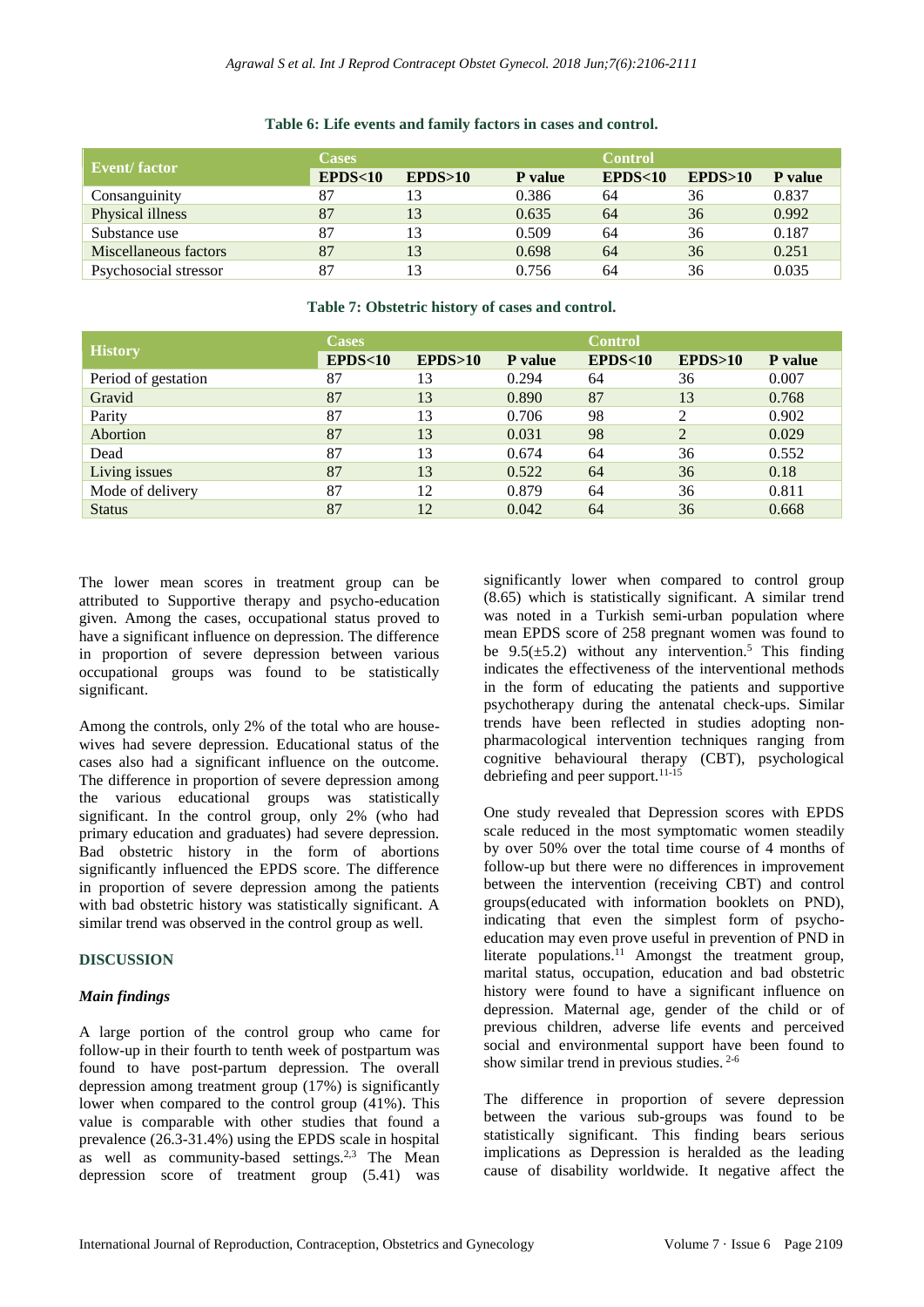children born to these mothers owing to impaired motherinfant bonding, rejection or even abusive behavior in some unfortunate cases.<sup>7</sup>

#### *Interpretations*

In rural settings like ours where pregnant mothers have poor access to medical care and rarely come for ANC check, screening them for post-partum depression and educating them while they come for their ANC check-ups is one fool-proof way to detect ante-natal and post-natal depression.

Nonpharmacological preventive methods will go a long way in preventing PND as mothers are reluctant to receive pharmacological interventions due to fear of sideeffects to the child or self and also the associated stigma. We also observed that education and employment in mothers act as a protective factor against post-natal depression.

Limitations of study were:

- A relatively a small sample was studied in our study. 34% of the mothers have no access to a single ANC check-up.12 Therefore results would apply to women attending hospitals/clinics and cannot comment on those who do not receive postnatal care. Nonetheless, the present study gives valuable hints to practicing obstetricians and primary care physicians in resource constrained rural India for early identification and apt preventive intervention for women at risk of PND.
- Women with abortion or stillbirth did not come for follow up during the study period. Therefore we could not study their association with PND.
- EPDS is a screening tool for PND and not confirmatory.
- Follow-up is a limitation as the women tend to discontinue postnatal check-ups shortly following the birth of their child.

# **CONCLUSION**

Antenatl vigilance including educating pregnant women and their families about postpartum depression and subjecting them to supportive therapy sessions during their ANC visits helps in curbing the incidence of postnatal depression.

#### **ACKNOWLEDGMENTS**

Authors would like to thank Dr. Ravi Shankar for statistical support and other valuable inputs.

*Funding: Indian Council Medical Research (ICMR) and SDUAHER*

*Conflict of interest: None declared*

*Ethical approval: The study was approved by the Institutional Ethics Committee*

#### **REFERENCES**

- 1. World Health Organization. International Statistical Classification of Diseases and Related Health Problems 10th Revision (ICD-10). Available:http://apps.who.int/classifications/apps/icd /icd10online/ Published 2007.
- 2. Shivalli S, Gururaj N. Postnatal Depression among Rural Women in South India: Do Socio-Demographic, Obstetric and Pregnancy Outcome Have a Role to Play?. PLOS ONE. 2015;10(4):e0122079.
- 3. Savarimuthu R, Ezhilarasu P, Charles H, Antonisamy B, Kurian S, Jacob K. Post-partum depression in the community: a qualitative study from rural South India. Int J Soc Psych. 2010;56:94- 102.
- 4. Chandran M, Tharyan P, Muliyil J. Post-partum depression in a cohort of women from a rural area of Tamil Nadu, India: Incidence and risk factors. Br J Psych. 2002;181(6):499-504.
- 5. Bennett HA, Einarson A, Taddio A, Koren G, Einarson TR. Prevalence of depression during pregnancy systematic review. Obstet Gynecol. 2004;103:698-709.
- 6. Golbasi Z, Kelleci M, Kisacik G, Cetin A. Prevalence and correlates of depression in pregnancy among Turkish women. Matern Child Health J 2010;14:485-91.
- 7. Sockol L, Epperson C, Barber J. Preventing postpartum depression: A meta-analytic review. Clin Psychol Rev. 2013;33(8):1205-17.
- 8. Fitelson E, Kim S, Baker A. Treatment of postpartum depression: clinical, psychological and pharmacological options. Int J Womens Health. 2011;3:1-14.
- 9. Chandra P. Post-partum psychiatric care in India: the need for integration and innovation. World Psychiatry. 2004 Jun;3(2):99-100
- 10. Stamp G, Williams A, Crowther C. Evaluation of antenatal and postnatal support to overcome postnatal depression: a randomized, controlled trial. Birth. 1995;22(3):138-143.
- 11. Austin M, Frilingos M, Lumley J, Hadzi-Pavlovic D, Roncolato W, Acland S et al. Brief antenatal cognitive behaviour therapy group intervention for the prevention of postnatal depression and anxiety: A randomised controlled trial. J Affect Dis. 2008;105(1-3):35-44.
- 12. Boath E, Bradley E, Henshaw C. The prevention of postnatal depression: A narrative systematic review. J Psychosomat Obstet Gynecol. 2005;26(3):185-92.
- 13. Dennis C. Preventing Postpartum Depression Part II: A Critical Review of Nonbiological Interventions. The Canadian Journal of Psychiatry. 2004;49(8):526- 38.
- 14. Dennis C. Psychosocial and psychological interventions for prevention of postnatal depression: systematic review. BMJ. 2005;331(7507):15-0.